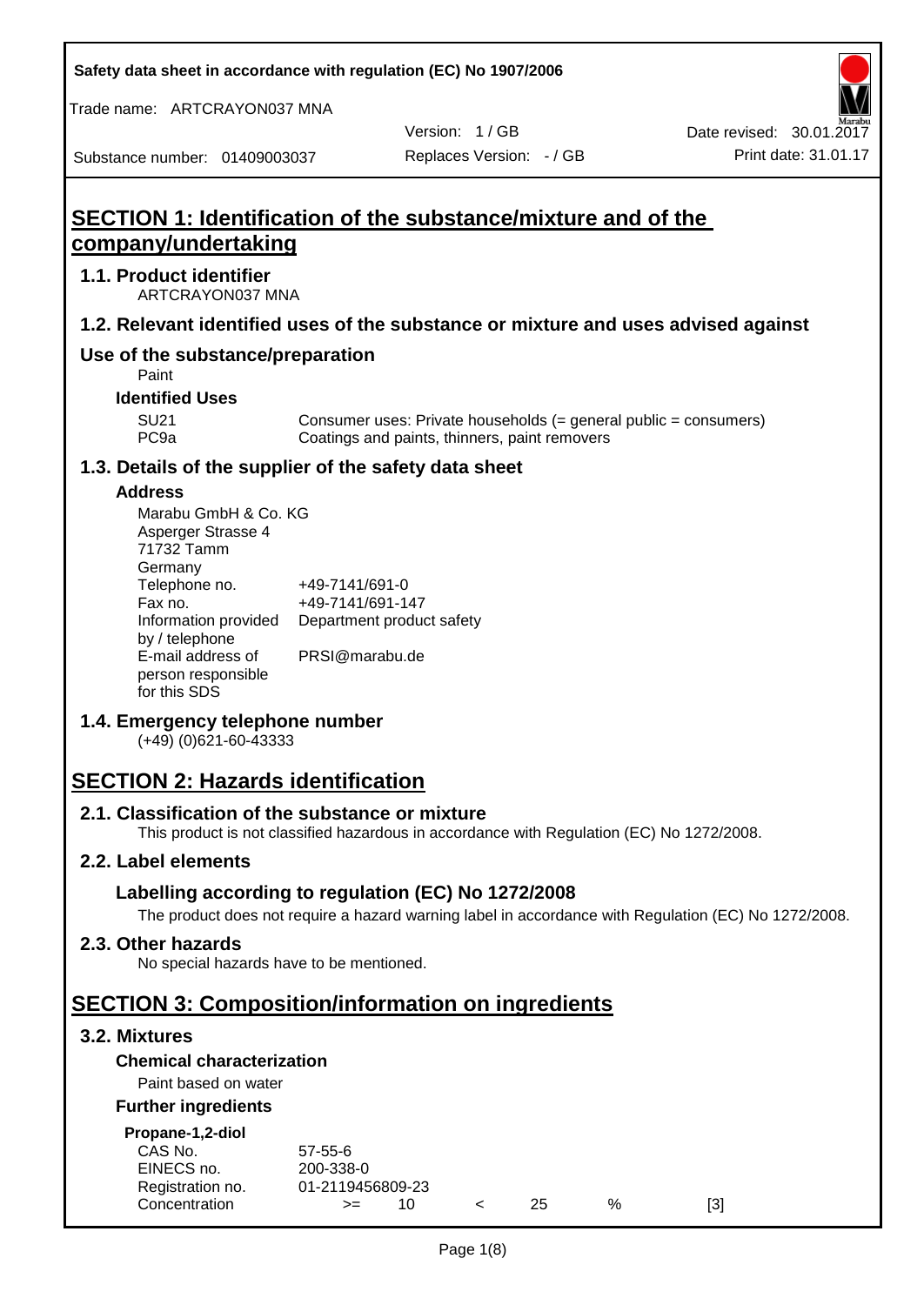#### **Safety data sheet in accordance with regulation (EC) No 1907/2006**

Trade name: ARTCRAYON037 MNA

Substance number: 01409003037 Version: 1 / GB Replaces Version: - / GB Print date: 31.01.17 Date revised: 30.01.2

# **Glycerol**

| CAS No.       | $56 - 81 - 5$ |  |   |     |
|---------------|---------------|--|---|-----|
| EINECS no.    | 200-289-5     |  |   |     |
| Concentration | $>=$          |  | % | [3] |

[3] Substance with occupational exposure limits

# **SECTION 4: First aid measures**

# **4.1. Description of first aid measures**

#### **After skin contact**

Wash with plenty of water and soap. Do NOT use solvents or thinners.

#### **After eye contact**

Separate eyelids, wash the eyes thoroughly with water (15 min.). In case of irritation consult an oculist.

#### **After ingestion**

Rinse mouth thoroughly with water. If larger amounts are swallowed or in the event of symptoms take medical treatment.

#### **4.2. Most important symptoms and effects, both acute and delayed** Until now no symptoms known so far.

# **4.3. Indication of any immediate medical attention and special treatment needed Hints for the physician / treatment**

Treat symptomatically

# **SECTION 5: Firefighting measures**

# **5.1. Extinguishing media**

# **Suitable extinguishing media**

Carbon dioxide, Foam, Sand, Water

# **5.2. Special hazards arising from the substance or mixture**

In the event of fire the following can be released: Carbon monoxide (CO); dense black smoke; Carbon dioxide (CO2); Sulphur dioxide (SO2)

# **5.3. Advice for firefighters**

#### **Other information**

Collect contaminated fire-fighting water separately, must not be discharged into the drains.

# **SECTION 6: Accidental release measures**

**6.1. Personal precautions, protective equipment and emergency procedures** No particular measures required.

# **6.2. Environmental precautions**

No particular measures required.

# **6.3. Methods and material for containment and cleaning up**

Clean preferably with a detergent - avoid use of solvents.

#### **6.4. Reference to other sections**

Information regarding Safe handling, see Section 7. Information regarding personal protective measures, see Section 8. Information regarding waste disposal, see Section 13.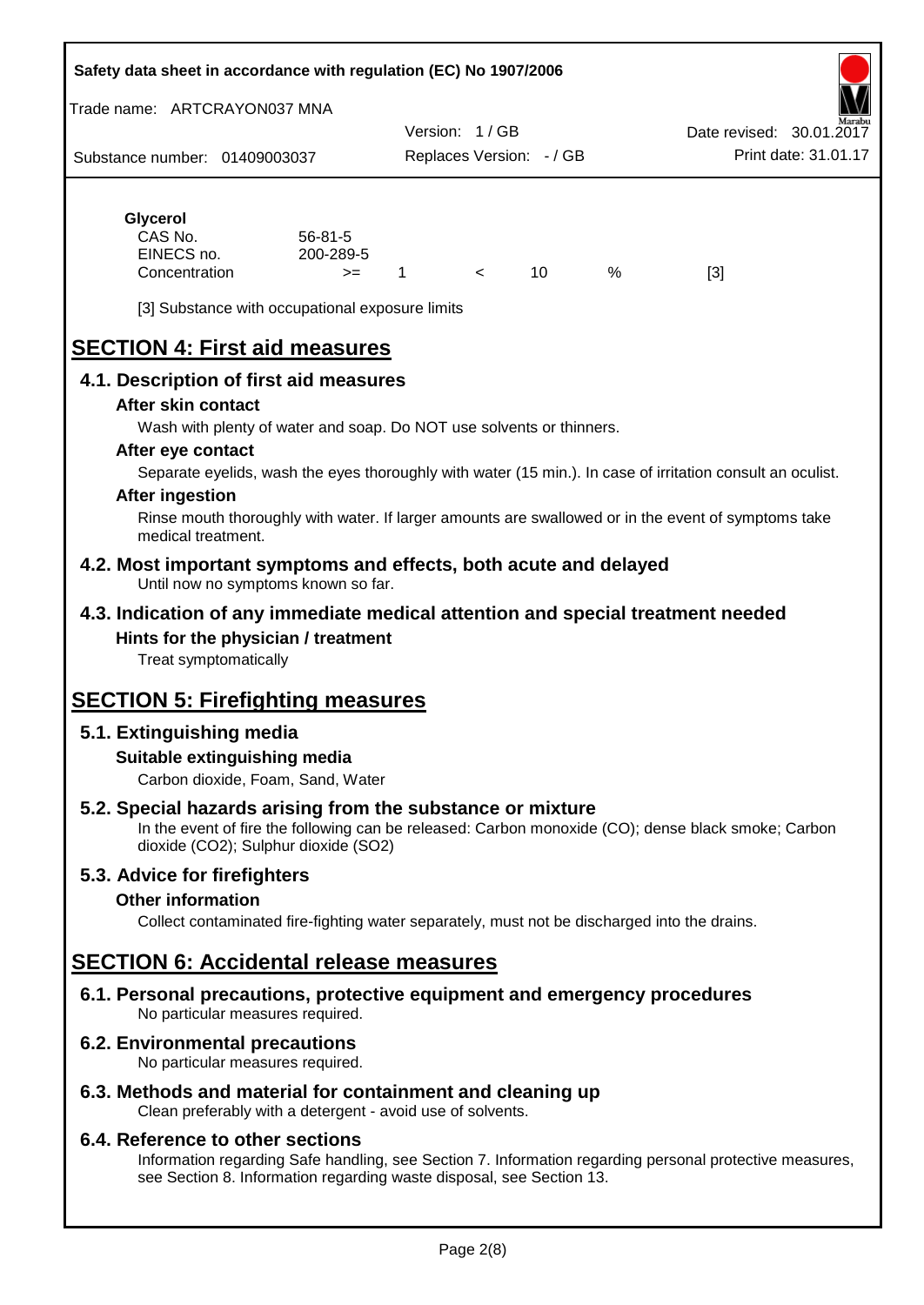| Safety data sheet in accordance with regulation (EC) No 1907/2006                                                                                 |                   |                                                                                                                                                                                          |                          |
|---------------------------------------------------------------------------------------------------------------------------------------------------|-------------------|------------------------------------------------------------------------------------------------------------------------------------------------------------------------------------------|--------------------------|
| Trade name: ARTCRAYON037 MNA                                                                                                                      |                   |                                                                                                                                                                                          |                          |
|                                                                                                                                                   |                   | Version: 1/GB                                                                                                                                                                            | Date revised: 30.01.2017 |
| Substance number: 01409003037                                                                                                                     |                   | Replaces Version: - / GB                                                                                                                                                                 | Print date: 31.01.17     |
| <b>SECTION 7: Handling and storage</b>                                                                                                            |                   |                                                                                                                                                                                          |                          |
| 7.1. Precautions for safe handling                                                                                                                |                   |                                                                                                                                                                                          |                          |
| Advice on safe handling<br>Advice on protection against fire and explosion<br>No special measures required.                                       |                   | Avoid skin and eye contact. Smoking, eating and drinking shall be prohibited in application area.<br>Classification of fires / temperature class / Ignition group / Dust explosion class |                          |
| Temperature class                                                                                                                                 | T <sub>2</sub>    |                                                                                                                                                                                          |                          |
| 7.2. Conditions for safe storage, including any incompatibilities<br>Requirements for storage rooms and vessels<br>Store in frostfree conditions. |                   |                                                                                                                                                                                          |                          |
| Storage class according to TRGS 510                                                                                                               |                   |                                                                                                                                                                                          |                          |
| Storage class according to<br><b>TRGS 510</b>                                                                                                     | 12                | Non-combustible liquids                                                                                                                                                                  |                          |
| 7.3. Specific end use(s)<br>Paint                                                                                                                 |                   |                                                                                                                                                                                          |                          |
| <b>SECTION 8: Exposure controls/personal protection</b>                                                                                           |                   |                                                                                                                                                                                          |                          |
| 8.1. Control parameters                                                                                                                           |                   |                                                                                                                                                                                          |                          |
| <b>Exposure limit values</b>                                                                                                                      |                   |                                                                                                                                                                                          |                          |
| Glycerol                                                                                                                                          |                   |                                                                                                                                                                                          |                          |
| List                                                                                                                                              | EH40              |                                                                                                                                                                                          |                          |
| Type                                                                                                                                              | WEL               |                                                                                                                                                                                          |                          |
| Value<br><b>Status: 2011</b>                                                                                                                      | 10                | mg/m <sup>3</sup>                                                                                                                                                                        |                          |
| Propane-1,2-diol                                                                                                                                  |                   |                                                                                                                                                                                          |                          |
| List                                                                                                                                              | EH40              |                                                                                                                                                                                          |                          |
| <b>Type</b><br>Value                                                                                                                              | <b>OES</b><br>10  | mg/m <sup>3</sup>                                                                                                                                                                        |                          |
| <b>Status: 2011</b>                                                                                                                               |                   |                                                                                                                                                                                          |                          |
| <b>Other information</b>                                                                                                                          |                   |                                                                                                                                                                                          |                          |
| There are not known any further control parameters.                                                                                               |                   |                                                                                                                                                                                          |                          |
| 8.2. Exposure controls                                                                                                                            |                   |                                                                                                                                                                                          |                          |
| <b>Exposure controls</b>                                                                                                                          |                   |                                                                                                                                                                                          |                          |
| Provide adequate ventilation.                                                                                                                     |                   |                                                                                                                                                                                          |                          |
|                                                                                                                                                   |                   |                                                                                                                                                                                          |                          |
| <b>SECTION 9: Physical and chemical properties</b>                                                                                                |                   |                                                                                                                                                                                          |                          |
| 9.1. Information on basic physical and chemical properties                                                                                        |                   |                                                                                                                                                                                          |                          |
| <b>Form</b>                                                                                                                                       | liquid            |                                                                                                                                                                                          |                          |
| <b>Colour</b>                                                                                                                                     | coloured          |                                                                                                                                                                                          |                          |
| <b>Odour</b>                                                                                                                                      | odourless         |                                                                                                                                                                                          |                          |
| <b>Odour threshold</b>                                                                                                                            |                   |                                                                                                                                                                                          |                          |
| Remarks                                                                                                                                           | No data available |                                                                                                                                                                                          |                          |
| <b>Melting point</b>                                                                                                                              |                   |                                                                                                                                                                                          |                          |
| Remarks                                                                                                                                           | not determined    |                                                                                                                                                                                          |                          |

 $\mathbf{r}$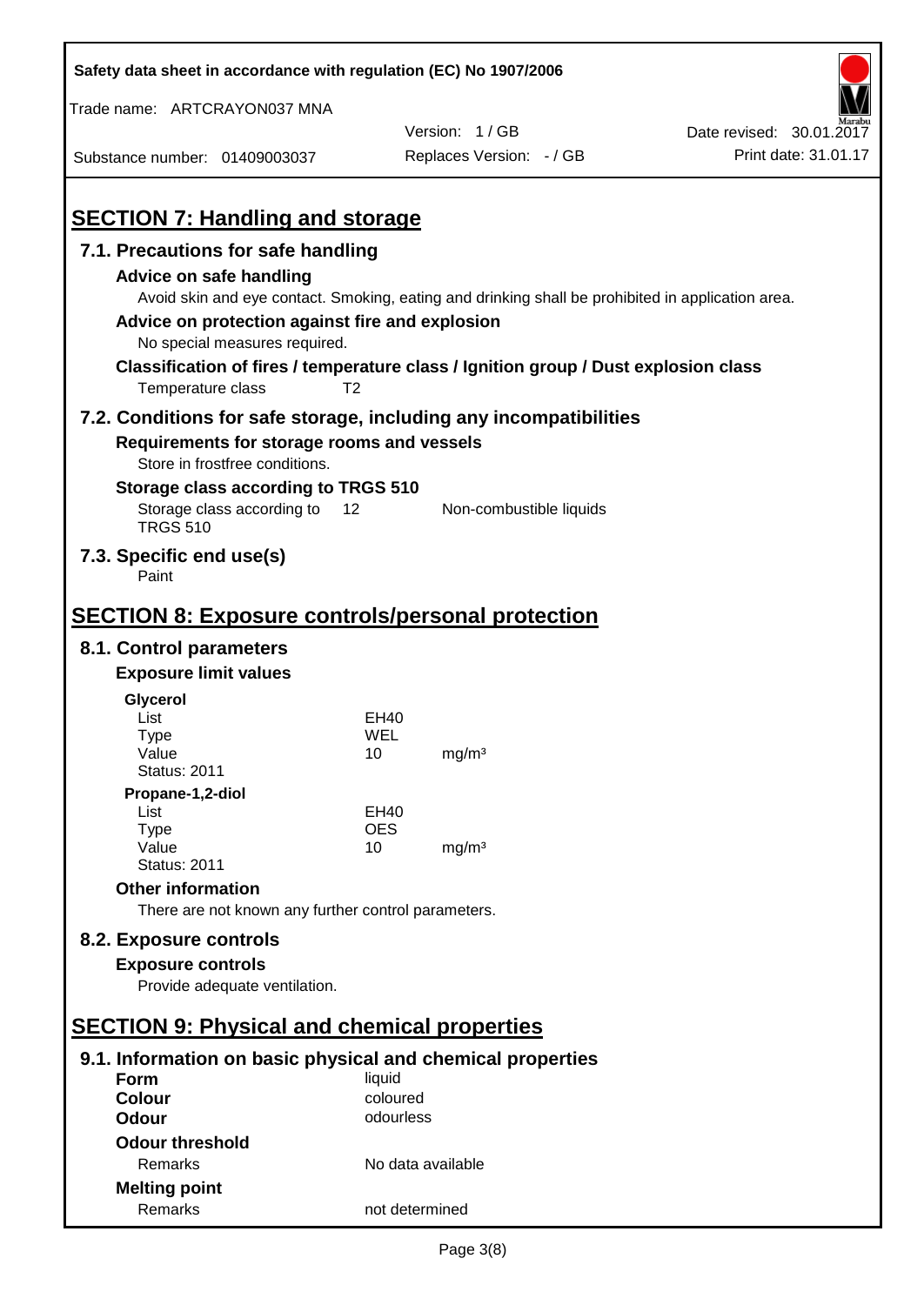| Safety data sheet in accordance with regulation (EC) No 1907/2006         |                                                            |                          |  |  |
|---------------------------------------------------------------------------|------------------------------------------------------------|--------------------------|--|--|
| Trade name: ARTCRAYON037 MNA                                              | Version: 1/GB                                              | Date revised: 30.01.2017 |  |  |
| Substance number: 01409003037                                             | Replaces Version: - / GB                                   | Print date: 31.01.17     |  |  |
| <b>Freezing point</b><br><b>Remarks</b>                                   | not determined                                             |                          |  |  |
| Initial boiling point and boiling range                                   |                                                            |                          |  |  |
| Value<br>Pressure<br>Source                                               | 100<br>appr.<br>1.013<br>hPa<br>Literature value           | $^{\circ}C$              |  |  |
| <b>Flash point</b><br>Remarks                                             | Not applicable                                             |                          |  |  |
| Evaporation rate (ether $= 1$ ) :<br>Remarks                              | not determined                                             |                          |  |  |
| <b>Flammability (solid, gas)</b><br>Not applicable                        |                                                            |                          |  |  |
| Upper/lower flammability or explosive limits                              |                                                            |                          |  |  |
| Lower explosion limit<br>Upper explosion limit<br>Source                  | 2,6<br>appr.<br>12,5<br>appr.<br>Literature value          | $%$ (V)<br>$%$ (V)       |  |  |
| Vapour pressure<br>Value<br>Temperature<br>Method                         | 23<br>appr.<br>20<br>°C<br>Value taken from the literature | hPa                      |  |  |
| <b>Vapour density</b>                                                     |                                                            |                          |  |  |
| Remarks                                                                   | not determined                                             |                          |  |  |
| <b>Density</b><br>Remarks                                                 | not determined                                             |                          |  |  |
| <b>Solubility in water</b><br>Remarks                                     | miscible                                                   |                          |  |  |
| Ignition temperature                                                      |                                                            |                          |  |  |
| Value<br>Source                                                           | 371<br>appr.<br>Literature value                           | $^{\circ}C$              |  |  |
| <b>Viscosity</b><br>Remarks<br>Remarks                                    | not determined                                             |                          |  |  |
| 9.2. Other information<br><b>Other information</b><br>None known          |                                                            |                          |  |  |
| <b>SECTION 10: Stability and reactivity</b>                               |                                                            |                          |  |  |
| 10.1. Reactivity<br>None                                                  |                                                            |                          |  |  |
| 10.2. Chemical stability<br>No hazardous reactions known.                 |                                                            |                          |  |  |
| 10.3. Possibility of hazardous reactions<br>No hazardous reactions known. |                                                            |                          |  |  |
| 10.4. Conditions to avoid                                                 |                                                            |                          |  |  |
| No hazardous reactions known.<br>10.5. Incompatible materials             |                                                            |                          |  |  |
|                                                                           |                                                            |                          |  |  |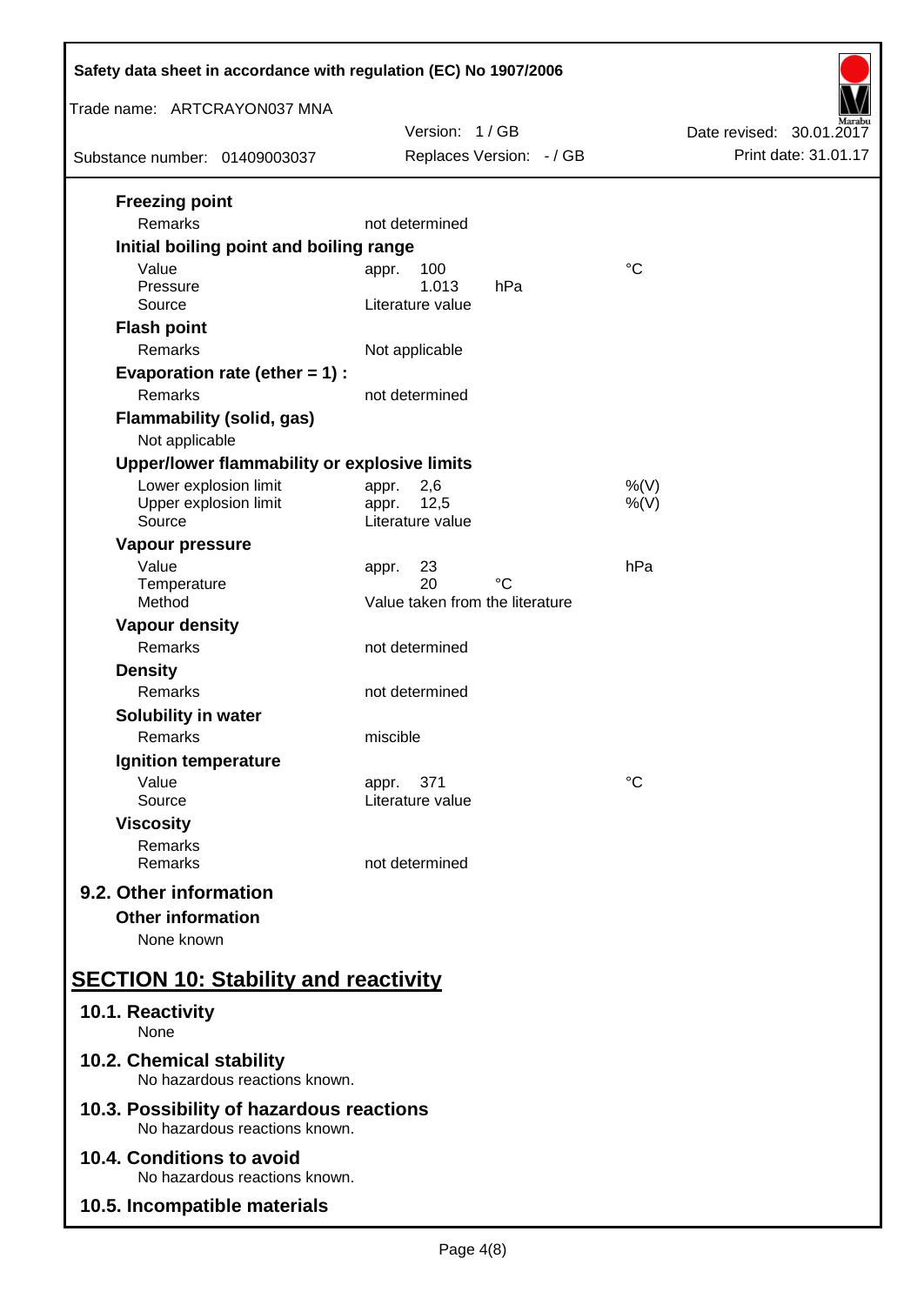| Safety data sheet in accordance with regulation (EC) No 1907/2006                              |                                                                                                    |                          |
|------------------------------------------------------------------------------------------------|----------------------------------------------------------------------------------------------------|--------------------------|
| Trade name: ARTCRAYON037 MNA                                                                   |                                                                                                    |                          |
|                                                                                                | Version: 1/GB                                                                                      | Date revised: 30.01.2017 |
| Substance number: 01409003037                                                                  | Replaces Version: - / GB                                                                           | Print date: 31.01.17     |
| None                                                                                           |                                                                                                    |                          |
| 10.6. Hazardous decomposition products<br>No hazardous decomposition products known.           |                                                                                                    |                          |
| <b>SECTION 11: Toxicological information</b>                                                   |                                                                                                    |                          |
| 11.1. Information on toxicological effects                                                     |                                                                                                    |                          |
| <b>Acute oral toxicity</b>                                                                     |                                                                                                    |                          |
| Remarks                                                                                        | Based on available data, the classification criteria are not met.                                  |                          |
| <b>Acute dermal toxicity</b>                                                                   |                                                                                                    |                          |
| Remarks                                                                                        | Based on available data, the classification criteria are not met.                                  |                          |
| <b>Acute inhalational toxicity</b>                                                             |                                                                                                    |                          |
| Remarks                                                                                        | Based on available data, the classification criteria are not met.                                  |                          |
| <b>Skin corrosion/irritation</b>                                                               |                                                                                                    |                          |
| Remarks                                                                                        | Based on available data, the classification criteria are not met.                                  |                          |
| Serious eye damage/irritation                                                                  |                                                                                                    |                          |
| Remarks                                                                                        | Based on available data, the classification criteria are not met.                                  |                          |
| <b>Sensitization</b>                                                                           |                                                                                                    |                          |
| Remarks                                                                                        | Based on available data, the classification criteria are not met.                                  |                          |
| <b>Mutagenicity</b>                                                                            |                                                                                                    |                          |
| Remarks                                                                                        | Based on available data, the classification criteria are not met.                                  |                          |
| <b>Reproductive toxicity</b>                                                                   |                                                                                                    |                          |
| Remarks                                                                                        | Based on available data, the classification criteria are not met.                                  |                          |
| Carcinogenicity                                                                                |                                                                                                    |                          |
| Remarks                                                                                        | Based on available data, the classification criteria are not met.                                  |                          |
| <b>Specific Target Organ Toxicity (STOT)</b>                                                   |                                                                                                    |                          |
| <b>Single exposure</b><br>Remarks                                                              | Based on available data, the classification criteria are not met.                                  |                          |
| <b>Repeated exposure</b><br>Remarks                                                            | Based on available data, the classification criteria are not met.                                  |                          |
| <b>Aspiration hazard</b>                                                                       |                                                                                                    |                          |
|                                                                                                | Based on available data, the classification criteria are not met.                                  |                          |
| <b>Experience in practice</b>                                                                  |                                                                                                    |                          |
| risk to health can be expected.                                                                | Provided all the recommended protective and safety precautions are taken, experience shows that no |                          |
| <b>Other information</b>                                                                       |                                                                                                    |                          |
| There are no data available on the mixture itself.<br>Directive 1999/45/EC and not classified. | The mixture has been assessed following the conventional method of the Dangerous Preparations      |                          |
| <b>SECTION 12: Ecological information</b>                                                      |                                                                                                    |                          |
| 12.1. Toxicity                                                                                 |                                                                                                    |                          |
| <b>General information</b>                                                                     |                                                                                                    |                          |

There are no data available on the mixture itself.Do not allow to enter drains or water courses.The mixture has been assessed following the summation method of the CLP Regulation (EC) No 1272/2008 and is not classified as dangerous for the environment.

# **12.2. Persistence and degradability**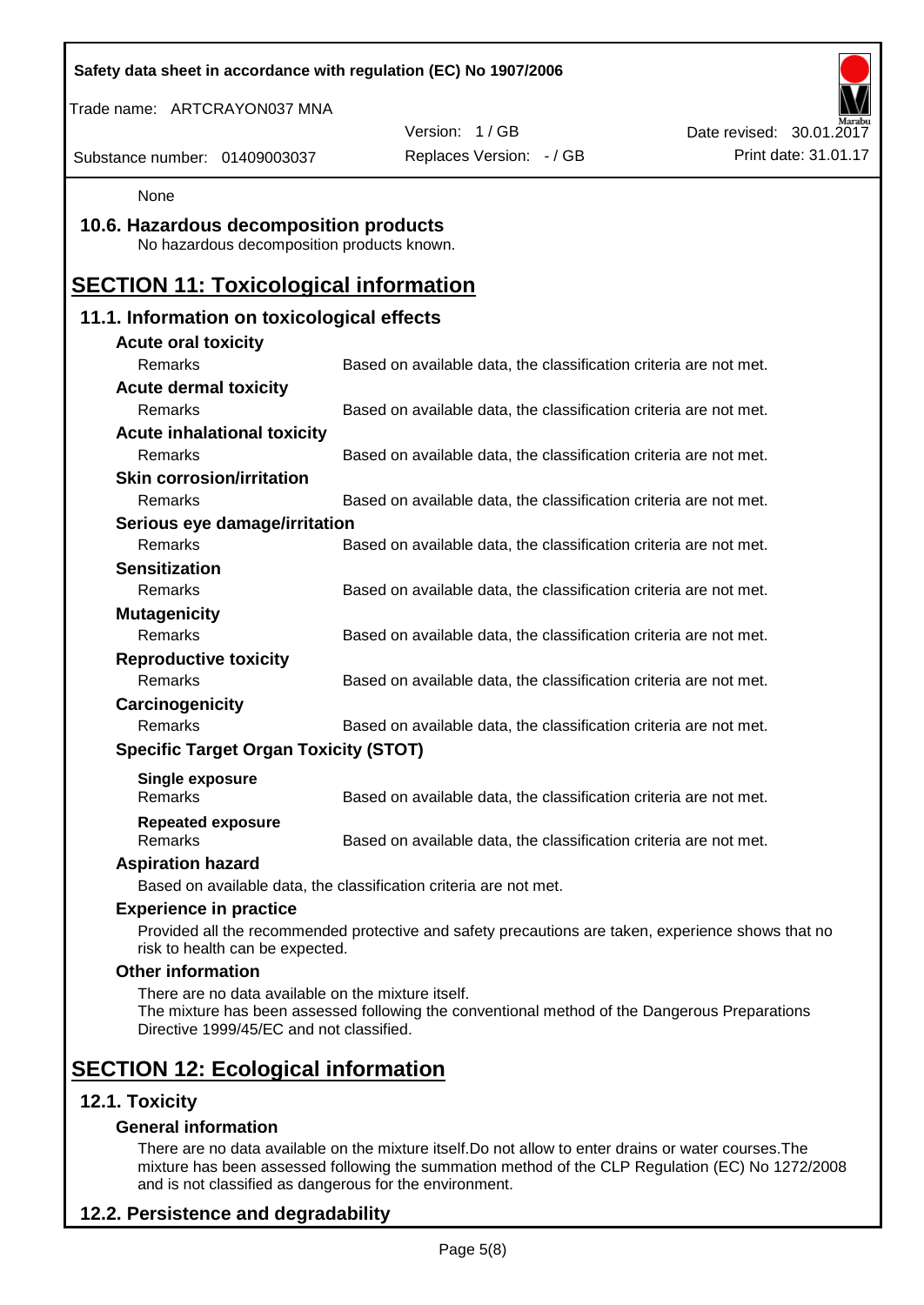| Safety data sheet in accordance with regulation (EC) No 1907/2006                                 |                                                                                                       |                          |
|---------------------------------------------------------------------------------------------------|-------------------------------------------------------------------------------------------------------|--------------------------|
| Trade name: ARTCRAYON037 MNA                                                                      |                                                                                                       |                          |
|                                                                                                   | Version: 1/GB                                                                                         | Date revised: 30.01.2017 |
| Substance number: 01409003037                                                                     | Replaces Version: - / GB                                                                              | Print date: 31.01.17     |
| <b>General information</b><br>There are no data available on the mixture itself.                  |                                                                                                       |                          |
| 12.3. Bioaccumulative potential                                                                   |                                                                                                       |                          |
| <b>General information</b>                                                                        |                                                                                                       |                          |
| There are no data available on the mixture itself.                                                |                                                                                                       |                          |
| 12.4. Mobility in soil                                                                            |                                                                                                       |                          |
| <b>General information</b>                                                                        |                                                                                                       |                          |
| There are no data available on the mixture itself.                                                |                                                                                                       |                          |
| 12.5. Results of PBT and vPvB assessment                                                          |                                                                                                       |                          |
| <b>General information</b>                                                                        |                                                                                                       |                          |
| There are no data available on the mixture itself.                                                |                                                                                                       |                          |
| 12.6. Other adverse effects                                                                       |                                                                                                       |                          |
| <b>General information</b>                                                                        |                                                                                                       |                          |
| There are no data available on the mixture itself.                                                |                                                                                                       |                          |
| <b>SECTION 13: Disposal considerations</b>                                                        |                                                                                                       |                          |
| 13.1. Waste treatment methods                                                                     |                                                                                                       |                          |
| Disposal recommendations for the product<br>with water and put into the drainage system.          | The product can be placed with other household refuse. Small residues in containers can be washed-out |                          |
| Disposal recommendations for packaging                                                            |                                                                                                       |                          |
| Completely emptied packagings can be given for recycling.                                         | Packaging that cannot be cleaned should be disposed off as product waste.                             |                          |
| <b>SECTION 14: Transport information</b>                                                          |                                                                                                       |                          |
| <b>Land transport ADR/RID</b><br>Non-dangerous goods<br>14.1. UN number<br>$UN -$                 |                                                                                                       |                          |
| 14.2. UN proper shipping name                                                                     |                                                                                                       |                          |
| 14.3. Transport hazard class(es)                                                                  |                                                                                                       |                          |
| Class<br>Label                                                                                    |                                                                                                       |                          |
| 14.4. Packing group                                                                               |                                                                                                       |                          |
| Packing group                                                                                     |                                                                                                       |                          |
| Transport category<br>14.5. Environmental hazards                                                 | 0                                                                                                     |                          |
| <b>Marine transport IMDG/GGVSee</b><br>14.1. UN number<br>$UN -$<br>14.2. UN proper shipping name | The product does not constitute a hazardous substance in sea transport.                               |                          |
|                                                                                                   |                                                                                                       |                          |
| 14.3. Transport hazard class(es)<br>Class                                                         |                                                                                                       |                          |
| Subsidiary risk                                                                                   |                                                                                                       |                          |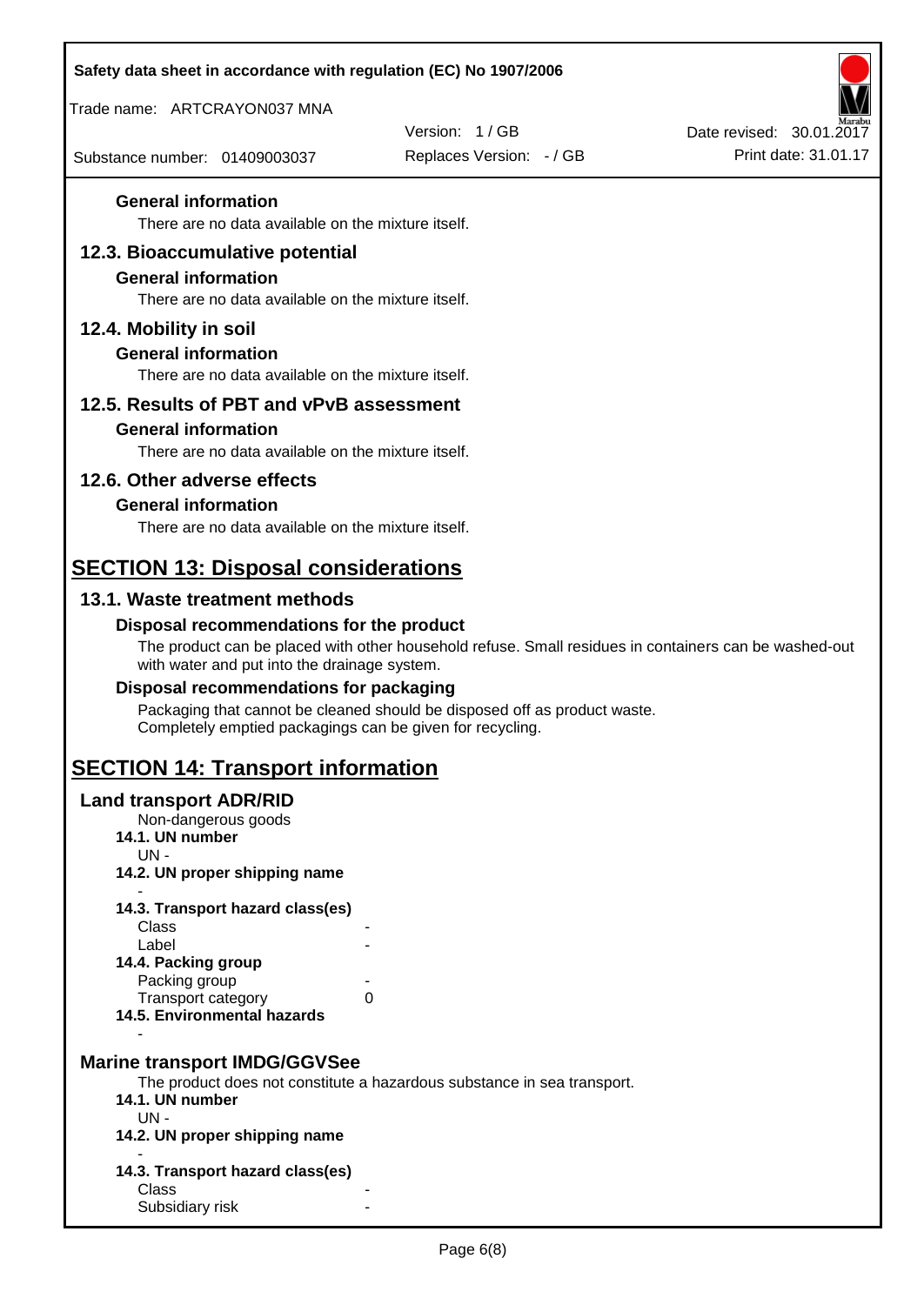|                                                         | Safety data sheet in accordance with regulation (EC) No 1907/2006                                                                                                                                                                                                                                                                                                                                                                                                 |      |                          |                                                                                                                                                                                                                                                                                                              |
|---------------------------------------------------------|-------------------------------------------------------------------------------------------------------------------------------------------------------------------------------------------------------------------------------------------------------------------------------------------------------------------------------------------------------------------------------------------------------------------------------------------------------------------|------|--------------------------|--------------------------------------------------------------------------------------------------------------------------------------------------------------------------------------------------------------------------------------------------------------------------------------------------------------|
| Trade name: ARTCRAYON037 MNA                            |                                                                                                                                                                                                                                                                                                                                                                                                                                                                   |      |                          |                                                                                                                                                                                                                                                                                                              |
|                                                         |                                                                                                                                                                                                                                                                                                                                                                                                                                                                   |      | Version: 1/GB            | Date revised: 30.01.2017                                                                                                                                                                                                                                                                                     |
| Substance number: 01409003037                           |                                                                                                                                                                                                                                                                                                                                                                                                                                                                   |      | Replaces Version: - / GB | Print date: 31.01.17                                                                                                                                                                                                                                                                                         |
| 14.4. Packing group<br>Packing group<br>no              | 14.5. Environmental hazards                                                                                                                                                                                                                                                                                                                                                                                                                                       |      |                          |                                                                                                                                                                                                                                                                                                              |
| Air transport ICAO/IATA<br>14.1. UN number<br>$UN -$    | The product does not constitute a hazardous substance in air transport.                                                                                                                                                                                                                                                                                                                                                                                           |      |                          |                                                                                                                                                                                                                                                                                                              |
|                                                         | 14.2. UN proper shipping name                                                                                                                                                                                                                                                                                                                                                                                                                                     |      |                          |                                                                                                                                                                                                                                                                                                              |
| Class                                                   | 14.3. Transport hazard class(es)                                                                                                                                                                                                                                                                                                                                                                                                                                  |      |                          |                                                                                                                                                                                                                                                                                                              |
| Subsidiary risk<br>14.4. Packing group<br>Packing group |                                                                                                                                                                                                                                                                                                                                                                                                                                                                   |      |                          |                                                                                                                                                                                                                                                                                                              |
|                                                         | <b>14.5. Environmental hazards</b>                                                                                                                                                                                                                                                                                                                                                                                                                                |      |                          |                                                                                                                                                                                                                                                                                                              |
| <b>Other information</b><br>no                          | 14.6. Special precautions for user<br>Transport within the user's premises:<br>Always transport in closed containers that are upright and secure.<br>14.7. Transport in bulk according to Annex II of Marpol and the IBC Code                                                                                                                                                                                                                                     |      |                          | Ensure that persons transporting the product know what to do in the event of an accident or spillage.                                                                                                                                                                                                        |
| or mixture                                              | <b>SECTION 15: Regulatory information</b>                                                                                                                                                                                                                                                                                                                                                                                                                         |      |                          | 15.1. Safety, health and environmental regulations/legislation specific for the substance                                                                                                                                                                                                                    |
| <b>VOC</b>                                              |                                                                                                                                                                                                                                                                                                                                                                                                                                                                   |      |                          |                                                                                                                                                                                                                                                                                                              |
| VOC (EU)                                                |                                                                                                                                                                                                                                                                                                                                                                                                                                                                   | 13,5 | %                        |                                                                                                                                                                                                                                                                                                              |
| <b>Other information</b>                                |                                                                                                                                                                                                                                                                                                                                                                                                                                                                   |      |                          |                                                                                                                                                                                                                                                                                                              |
|                                                         | The product does not contain substances of very high concern (SVHC).                                                                                                                                                                                                                                                                                                                                                                                              |      |                          |                                                                                                                                                                                                                                                                                                              |
| <b>Other information</b>                                |                                                                                                                                                                                                                                                                                                                                                                                                                                                                   |      |                          |                                                                                                                                                                                                                                                                                                              |
|                                                         | All components are contained in the TSCA inventory or exempted.<br>All components are contained in the AICS inventory.<br>All components are contained in the PICCS inventory.<br>All components are contained in the DSL inventory.<br>All components are contained in the IECSC inventory.<br>All components are contained in the NZIOC inventory.<br>All components are contained in the ENCS inventory.<br>All components are contained in the ECL inventory. |      |                          |                                                                                                                                                                                                                                                                                                              |
|                                                         | 15.2. Chemical safety assessment<br>For this preparation a chemical safety assessment has not been carried out.                                                                                                                                                                                                                                                                                                                                                   |      |                          |                                                                                                                                                                                                                                                                                                              |
|                                                         | <b>SECTION 16: Other information</b>                                                                                                                                                                                                                                                                                                                                                                                                                              |      |                          |                                                                                                                                                                                                                                                                                                              |
|                                                         | <b>Supplemental information</b>                                                                                                                                                                                                                                                                                                                                                                                                                                   |      |                          | Relevant changes compared with the previous version of the safety data sheet are marked with: ***<br>This information is based on our present state of knowledge. However, it should not constitute a<br>guarantee for any specific product properties and shall not establish a legally valid relationship. |

The information in this Safety Data Sheet is based on the present state of knowledge and current